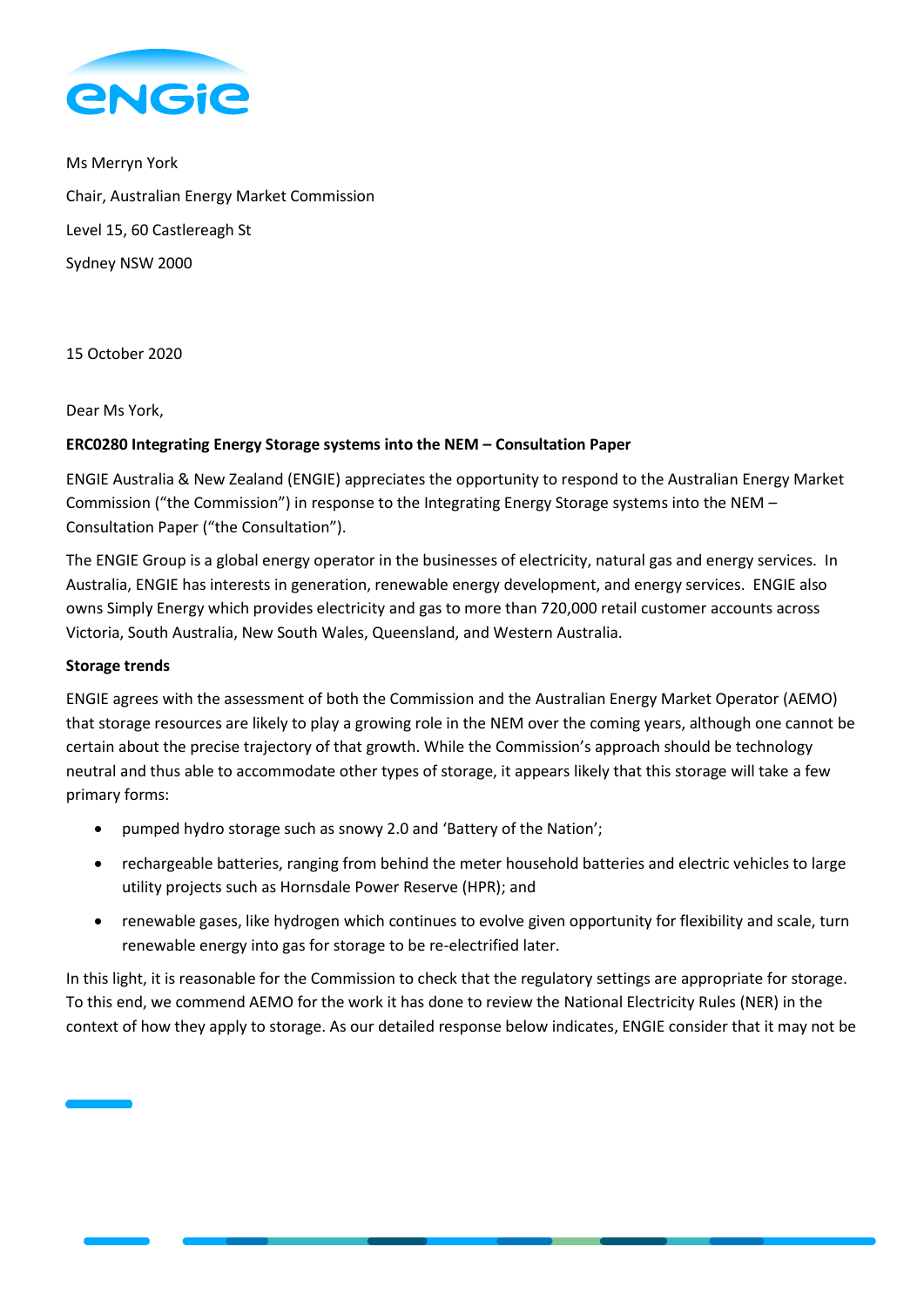

proportionate to implement a major rule change process at this point and that AEMO is able to improve processes and outcomes for participants within the existing NER. In the light of the potential for other rule changes that may have a material impact on storage registration and operation through the post-2025 market reform process, there is a risk that rule changes now may be quickly superseded.

## **Assessment framework**

ENGIE is broadly supportive of the Commission's assessment framework. One aspect that is not directly covered is the importance of flexibility for storage proponents. Whether it is more efficient from a system perspective to set up storage as a standalone resource, as a hybrid asset with a renewable or thermal generator (which may or may not seek to import from the grid at times) or co-located with load as a behind-the-meter asset should be driven by the underlying physics and economics not by quirks of the regulatory framework.

A useful thought experiment could be to consider two similar configurations in the same location of the grid. One consists of two DUIDs: a generator and a storage asset that connect next to each other on the grid. The other is a hybrid where the two assets are behind the same meter. Setting aside that the former configuration will attract additional connection and metering costs, all things being equal, the two configurations should have essentially the same impact on the grid, providing they are operated the same way in each case. It follows that they should collectively be treated the same in terms of dispatch, network use of system charges, ancillary services cost allocation and so on. This could be a useful cross-check of whether either the current rules or proposed rule changes are appropriate.

### **Is a new participant registration type required?**

ENGIE considers it is not clear that, to the extent there are issues with storage that require rule changes, that it necessarily follows that a new registration category is required as AEMO suggests.

ENGIE notes the potential interaction with the two-sided markets reform proposal, specifically the Commission's view that this could result in a reorientation of the NER towards placing obligations on services rather than on registration types. While ENGIE is wary of the risks entailed in such a major reframing of the way the NER work, the approach is conceptually attractive.

Therefore, to the extent these reforms appear likely to be worked through (which is presumably dependent on the outcome of the final post-2025 market reform proposals that the Energy Security Board puts to energy ministers next year), then it may be preferable to avoid a proliferation of new registration types.

ENGIE notes that in a recent consultation relating to semi-scheduled generation, the AER chose the option of minimal reform to target current issues rather than the major overhaul that would have been required in abolishing the category<sup>1</sup>. While the question here is whether or not to add a new category, the salient point is market participants' preference for the minimum reform necessary to achieve the current goals. If the long-term needs of the system are being addressed through the post-2025 market reform process, then this rule change process may be best focussed on the issues in front of us today.

<sup>1</sup> Proposed rule change - [Semi scheduled generators and dispatch instructions, AER, September 2020](https://www.aer.gov.au/publications/reviews/semi-scheduled-generators-proposed-rule-changes/proposal)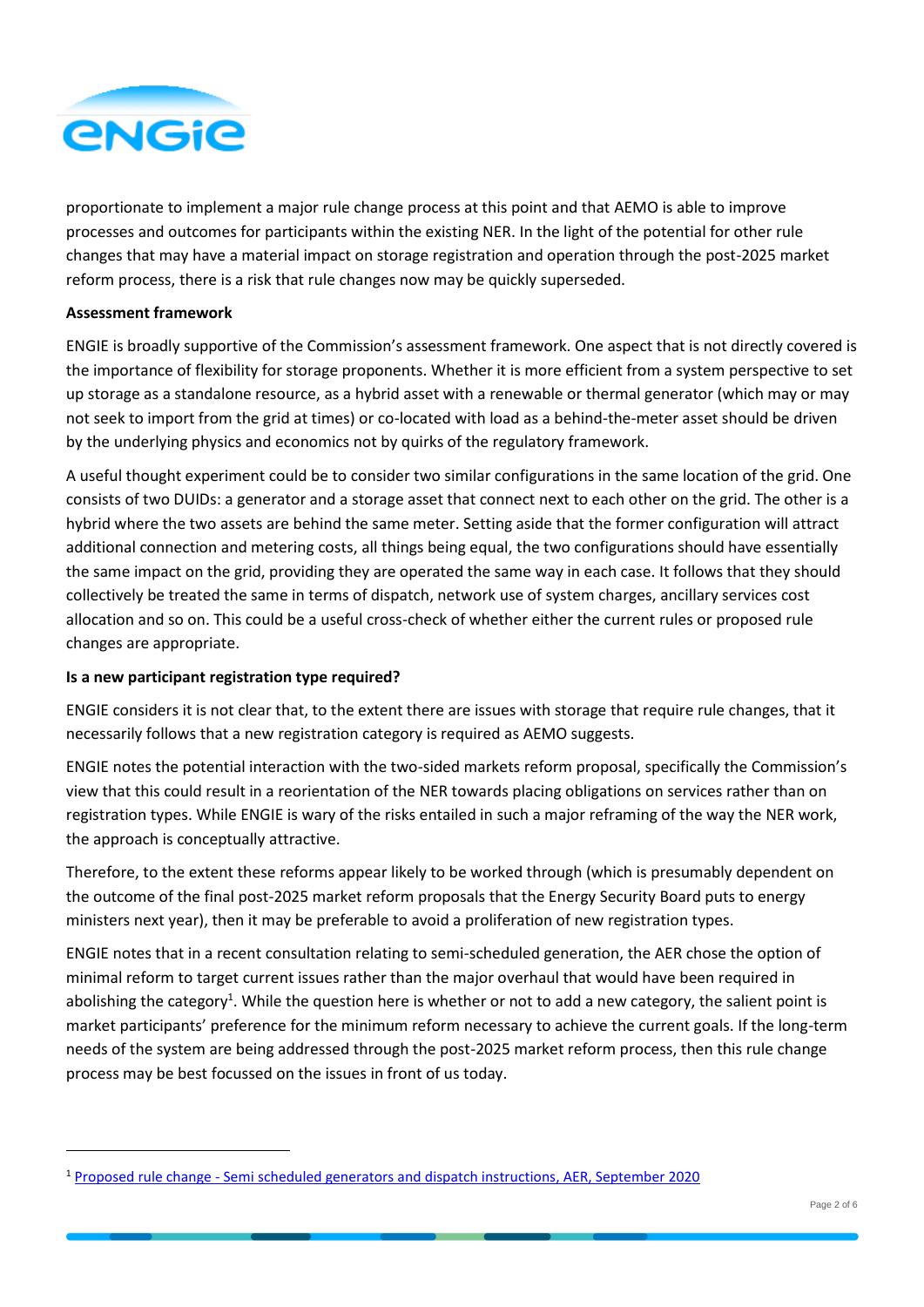

With these considerations in mind, ENGIE suggests that the Commissions explore ways to address any issues relating to the treatment of storage within the context of the existing registration categories. For example, if the current approach of registering as a generator and a customer is maintained but the Commission considers the registration fees are too high, then such double registrations could simply pay the higher of the two fees (whether this is an appropriate solution depends on the extent to which the fee structure is genuinely reflective of the costs AEMO incurs in registering storage assets).

As part of this, ENGIE would like the Commission and AEMO to further explore the extent to which AEMO's concerns about the cost and complexity of the registration process are due to:

- underlying irreducible technical complexity in which case changing the NER doesn't in itself address that complexity;
- temporary complexity due to AEMO's relative unfamiliarity with registering storage assets (and is this particularly applicable to batteries rather than, say, pumped hydro, which has existed on the NEM since market start) – in which case the issue may simply resolve itself as more storage is registered;
- ambiguities and other elements of the NER that mean AEMO has to exercise its judgment more than it is comfortable with – in which case the NER can potentially be clarified without introducing a new category for energy storage; or
- that the NER are genuinely unfit for purpose with regards to storage.

Even if it is the last of these, there may be other solutions within the existing categorisations. It also would be surprising if it was the case – at least in respect of the operation of storage, given that several pumped hydro units have been operating since market start so such issues would likely have been uncovered sooner. This suggests it may be the character of new installations (different technology types with different ramping characteristics, asynchronous rather than synchronous, generally smaller scale) that has led AEMO to the conclusion that reform is required.

If so, and while ENGIE is supportive of technology neutrality, it does raise the question of whether a one-size fits all solution is appropriate. One solution could be to allow market participants some discretion as to how to register provided their registration still requires them to be accountable for the way their resource is operated.

ENGIE's own experiences suggest that there are opportunities to improve processes and outcomes for participants within the existing NER. That is, ENGIE consider the issue is at least partly one of temporary complexity as AEMO and project proponents learn "on the job" how best to integrate storage and hybrid assets into the existing frameworks.

For example, there is scope to better align the performance standards for load to those applicable to generators, which would simplify the registration and connection process for proponents of assets that can both import and export – whether storage or a hybrid system.

ENGIE's experience is that AEMO's power system modelling requirements change rapidly, making it difficult for proponents and their suppliers to keep up. A consequence of this may be that original equipment manufacturers may exit, or choose not to enter, the Australian market because the compliance requirements for a relatively small market are too onerous. This would reduce competition in the sector and push up costs.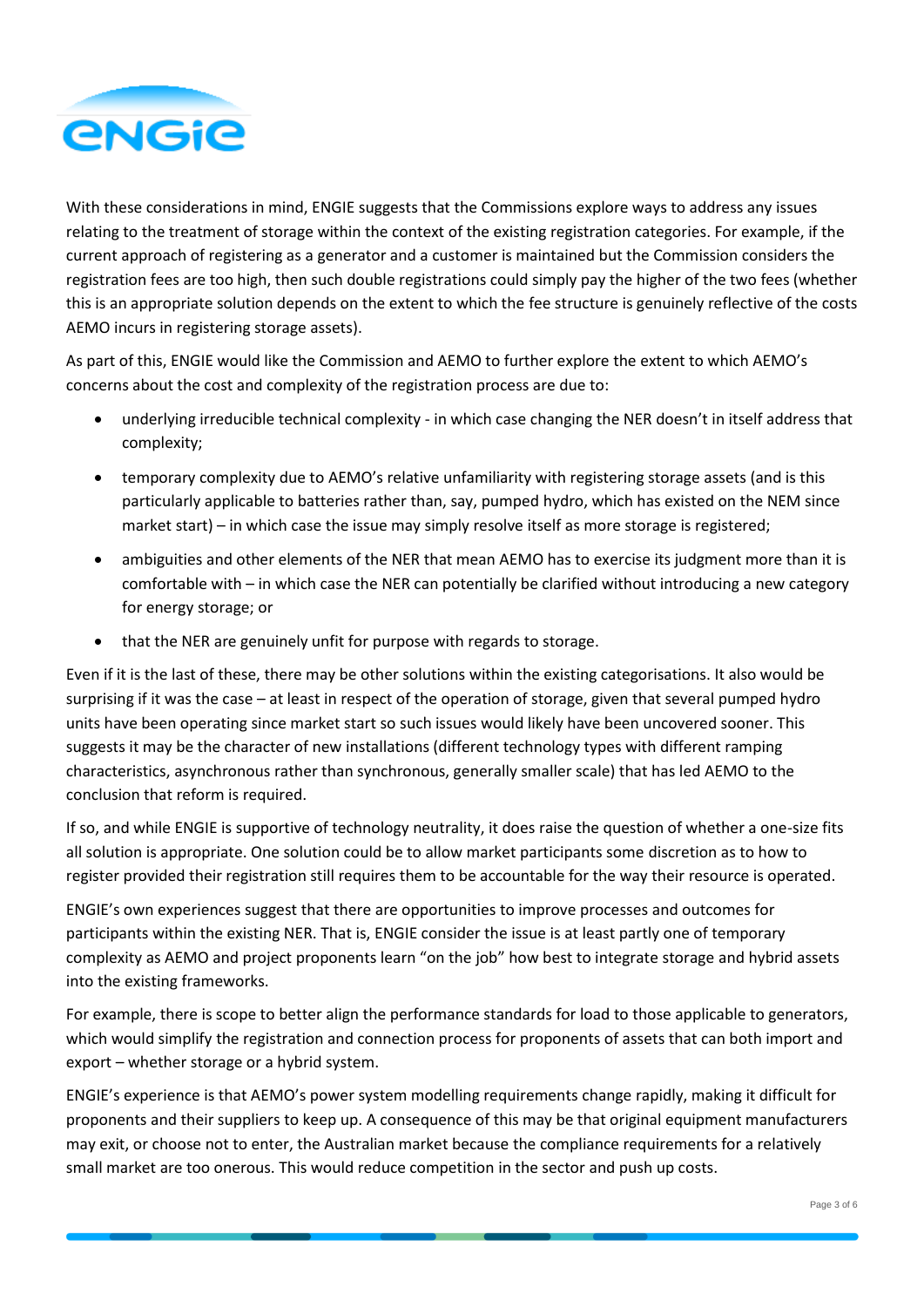

Modelling is also challenging where a single DUID is used for a system comprising assets from multiple vendors, which is a likely to be a common occurrence in hybrid systems.

### **Transitional arrangements**

ENGIE is supportive of allowing grandfathering arrangements (to the extent required) for existing storage assets (including aggregated distributed resources). This is consistent with the point above that participants should have some flexibility in choosing the appropriate registration type for their resources that is consistent with the way they intend to operate them.

#### **Bidding and dispatch**

ENGIE's understanding of AEMO's proposal for a new single registration for storage is that AEMO is intending to upgrade its systems as required to facilitate a single DUID being able to bid both load and output profiles. If this is the case, then an alternative solution to the conflicting dispatch outcomes issue AEMO has highlighted would be to allow participants with dual registration to bid its combined load/output profile through the same DUID, i.e. either the generator or load DUID.

If this was to occur, ENGIE believes greater assessment of the need to restrict the number of price/volume bands, as proposed by AEMO, is required.

### **Aggregation and ramp rates**

An appropriate framework for aggregation of smaller storage resources is important. Such approaches are already manifesting themselves through the Virtual Power Plant (VPP) Demonstrations trial run by AEMO, and in which ENGIE is a participant through its retail arm, Simply Energy.

In general, and as far as possible, aggregated facilities, whether VPPs or a collection of aggregated small units, should be able to participate in the wholesale market as if they were a single entity. This appears consistent with the Commission's ambitions in respect of two-sided markets.

Accordingly, the ramp rate issue that AEMO has identified should be addressed. The key issue appears to be the rounding requirement for individual units in an aggregation. Relaxing this requirement somewhat would largely address the conflict between chapter 3 and chapter 2. Such an approach would be necessary for the participation of VPPs made up of aggregated small customer resources in any case.

While the principle that assets (including aggregated systems) should be treated the same if they have the same impact on the power system is generally appropriate, its application may be limited by practical considerations. It may simply not be feasible to get aggregated small storage units to comply with the same performance requirements as a single large storage unit of equivalent total capacity and energy availability. Providing that a different standard for the aggregated system does not compromise system security, it's better to err on the side of allowing the aggregated system in order to maximise the options for participants. More participation by flexible dispatchable resources should generally, other things being equal, increase competition and lower costs for consumers.

There are also valuable learnings from the VPP demonstration program, and the relevant regulatory settings should be extended where possible to maintain the opportunities for VPP participation.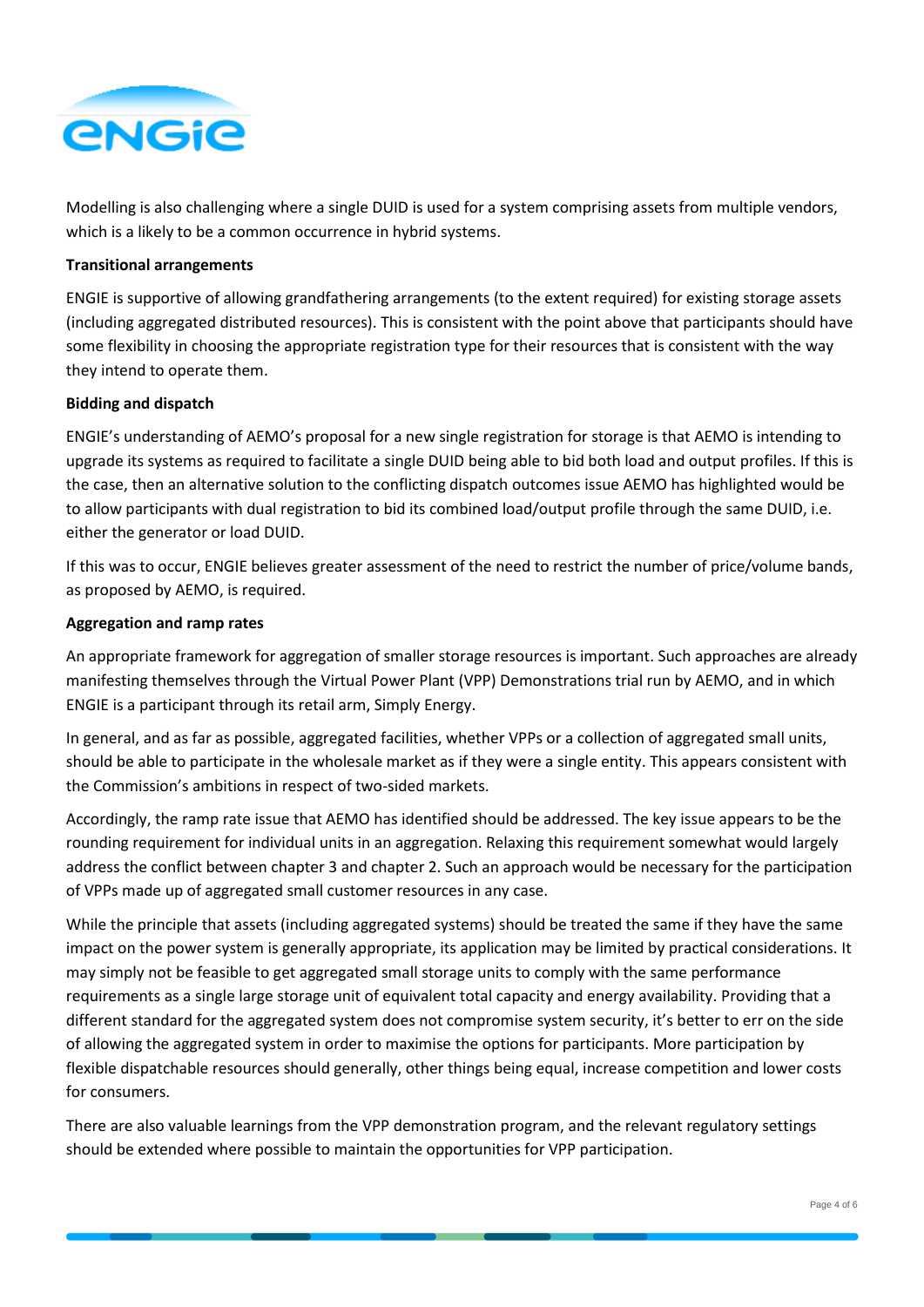

## **Fees and charges, including use of system charges**

The overarching principles should be that double-charging should be avoided and that charges should be applied consistently. ENGIE agrees that the current situation whereby it appears to be at the discretion of individual TNSPs whether or not to charge transmission use of system (TUOS) charges is not tenable.

A simplifying arrangement could be to treat storage assets as generators for the purposes of fee allocation, including TUOS. To be clear, this could not be used by customers as a way of avoiding fees but would apply where the only purpose of the load was to allow the storage unit to provide energy and other services at a later time.

This means, where storage is located behind a customer meter, that customer would still be paying fees and charges relating to its customer status accordingly. Liabilities would need to be calculated by summing output (and input for customers with storage) on a trading interval basis. In other words, participants would not be able to avoid fees if they, for example, generated for half the day, then imported the same amount of energy over the other half of the day.

ENGIE notes that AEMO is currently reviewing the structure of participant fees<sup>2</sup> and this may be an opportunity to improve the treatment of storage without

# **Retailer Reliability Obligation (RRO)**

ENGIE considers it unlikely that storage assets would be drawing power from the grid during periods of peak demand, i.e. when the maximum demand calculation is made for RRO purposes. Nonetheless, we appreciate the analysis by the Commission that illustrates that storage does sometimes draw energy even at high prices. Aggregated assets, for example, may be dependent on automated bidding software that is not susceptible to override. Given the valuable role such assets can play in increasing competition in energy and FCAS markets, the Commission should weight up the costs, risks, and benefits of bringing storage into the RRO regime at this time, given that it may force storage operators to over-contract as protection against the risk of an automated response in peak demand periods.

Notwithstanding the caution above, a potential solution to any perverse outcomes would seem to be that a storage unit is in principle included for the purposes of calculating RRO requirements for liable entities, but only to the extent it is actually drawing energy at qualifying peak times.

This means a storage operator that otherwise has no responsibility for load would become a liable entity, which would place an additional regulatory burden on them. Potentially, such participants could be allowed to make a binding declaration to the AER that they will not draw energy during the qualifying peak periods and be subject to penalties if they breached this condition. An exception should be made for the purposes of FCAS market participation, in order to maximise effective participation in these markets.

### **Other issues**

Storage does not need specific representation on the Reliability Panel. Participants with storage will typically also have generation assets and/or be a market customer. If necessary, one of the discretionary positions can be awarded to a market participant with storage assets.

<sup>2</sup> Australian Energy Market Operator, *Electricity Fee Structures Consultation Paper*, August 2020